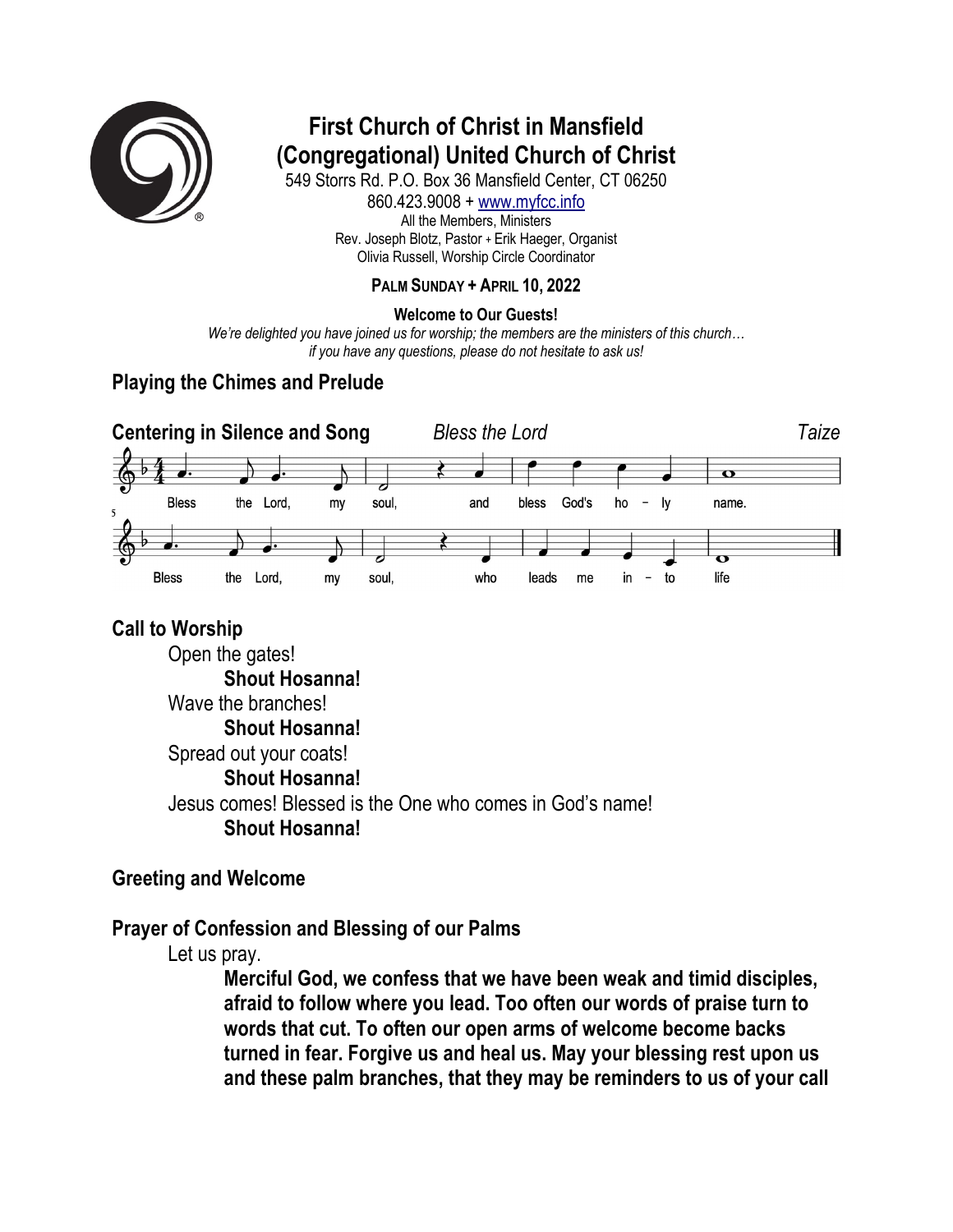#### **to speak words of grace and to welcome all who come in your name. Amen.**



### **Assurance of Pardon and Sharing Christ's Peace**

Just as we are at peace with God, so let us be at peace with one another. The peace of Christ be with you all.

#### **And also with you.**

*The peace may be shared with handshake, embrace, or a non-contact gesture. Please respect the wishes of those with whom you exchange a greeting.*

#### **Hymn** *All Glory Laud and Honor* CH192

#### **Epistle** Philippians 2:5-11

Let the same mind be in you that was in Christ Jesus, who, though he was in the form of God, did not regard equality with God as something to be exploited, but emptied himself, taking the form of a slave, being born in human likeness. And being found in human form, he humbled himself and became obedient to the point of death-- even death on a cross. Therefore God also highly exalted him and gave him the name that is above every name, so that at the name of Jesus every knee should bend, in heaven and on earth and under the earth, and every tongue should confess that Jesus Christ is Lord, to the glory of God the Father.

#### **Psalter** CH758

## **Gospel** Luke 19:28-40

After Jesus had said this, he went on ahead, going up to Jerusalem. When he had come near Bethphage and Bethany, at the place called the Mount of Olives, he sent two of the disciples, saying, "Go into the village ahead of you, and as you enter it you will find tied there a colt that has never been ridden. Untie it and bring it here. If anyone asks you, 'Why are you untying it?' just say this, 'The Lord needs it.'" So those who were sent departed and found it as he had told them. As they were untying the colt, its owners asked them, "Why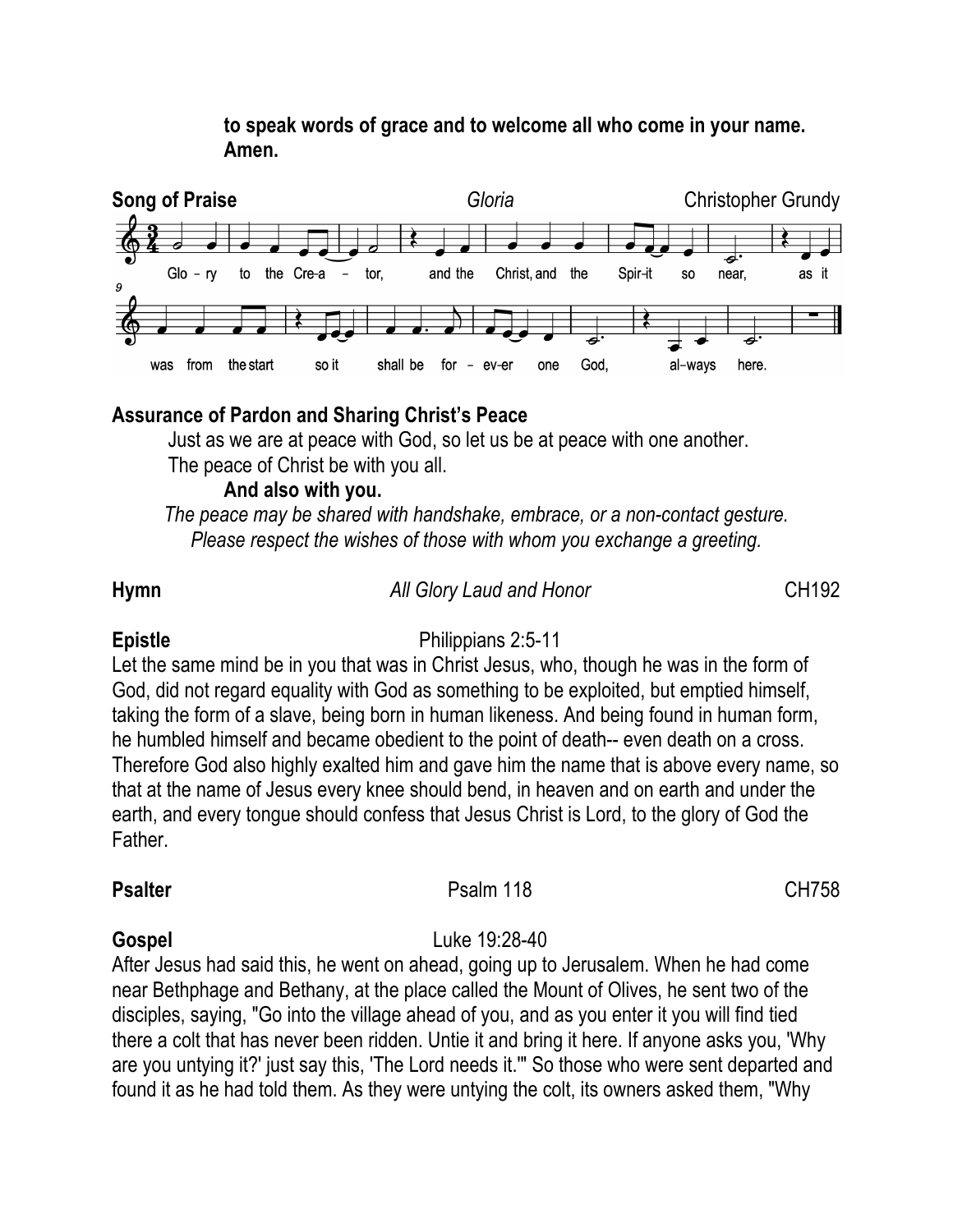are you untying the colt?" They said, "The Lord needs it." Then they brought it to Jesus; and after throwing their cloaks on the colt, they set Jesus on it. As he rode along, people kept spreading their cloaks on the road. As he was now approaching the path down from the Mount of Olives, the whole multitude of the disciples began to praise God joyfully with a loud voice for all the deeds of power that they had seen, saying, "Blessed is the king who comes in the name of the Lord! Peace in heaven, and glory in the highest heaven!" Some of the Pharisees in the crowd said to him, "Teacher, order your disciples to stop." He answered, "I tell you, if these were silent, the stones would shout out."

### **Reflection**

#### **Prayers of the People and the Prayer of Jesus**

*Please pray the Prayer of Jesus in whatever language is most comfortable for you. The following are offered as examples…*

> **Our Father/Mother/Creator, who art in heaven, hallowed be thy name. Thy kingdom come. Thy will be done on earth, as it is in heaven. Give us this day our daily bread, and forgive us our debts/sins/trespasses, as we forgive our debtors/those who sin/trespass against us. And lead us not into temptation, but deliver us from evil. For thine is the kingdom, and the power, and the glory, forever. Amen.**

**Musical Offering** *Hosanna, Hosanna Hosanna* Joseph Martin *Offerings may be placed in passed plates, mailed to: First Church of Christ in Mansfield UCC. Box 36. Mansfield Center, CT 06250, or given online at www.myfcc.info*

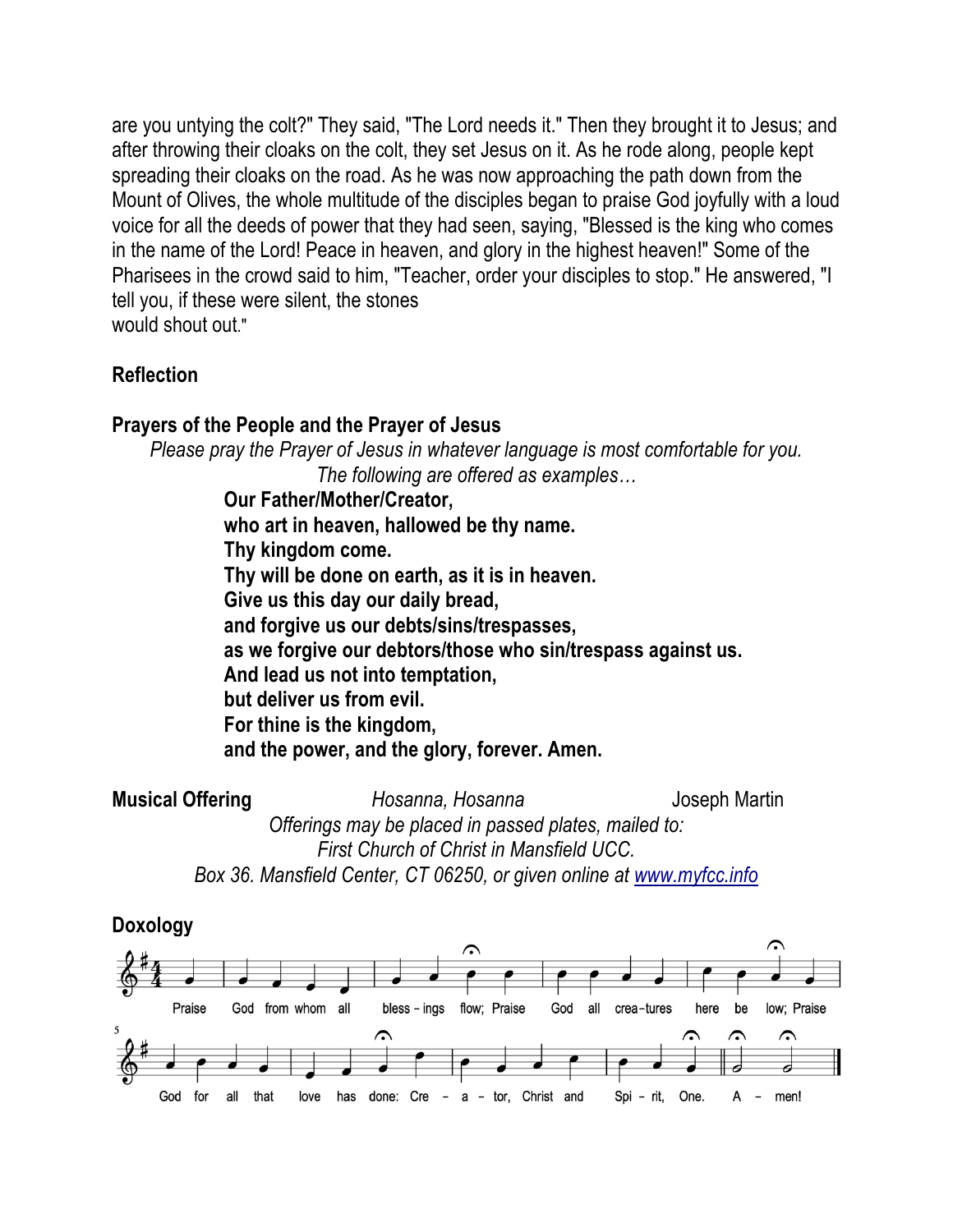#### **Prayer of Dedication**

### **Holy God, we give you thanks for the diverse gifts you have bestowed upon us. Bless us with your Spirit that they may be used to proclaim your good news in word and deed. Amen.**

#### **Looking to the Cross** Luke 22:1-6

Now the festival of Unleavened Bread, which is called the Passover, was near. The chief priests and the scribes were looking for a way to put Jesus to death, for they were afraid of the people. Then Satan entered into Judas called Iscariot, who was one of the twelve; he went away and conferred with the chief priests and officers of the temple police about how he might betray him to them. They were greatly pleased and agreed to give him money. So he consented and began to look for an opportunity when no crowd was present to betray Jesus to them.

**Hymn** *When I Survey the Wondrous Cross* CH195 *We enter Holy Week in silence, with no postlude.*